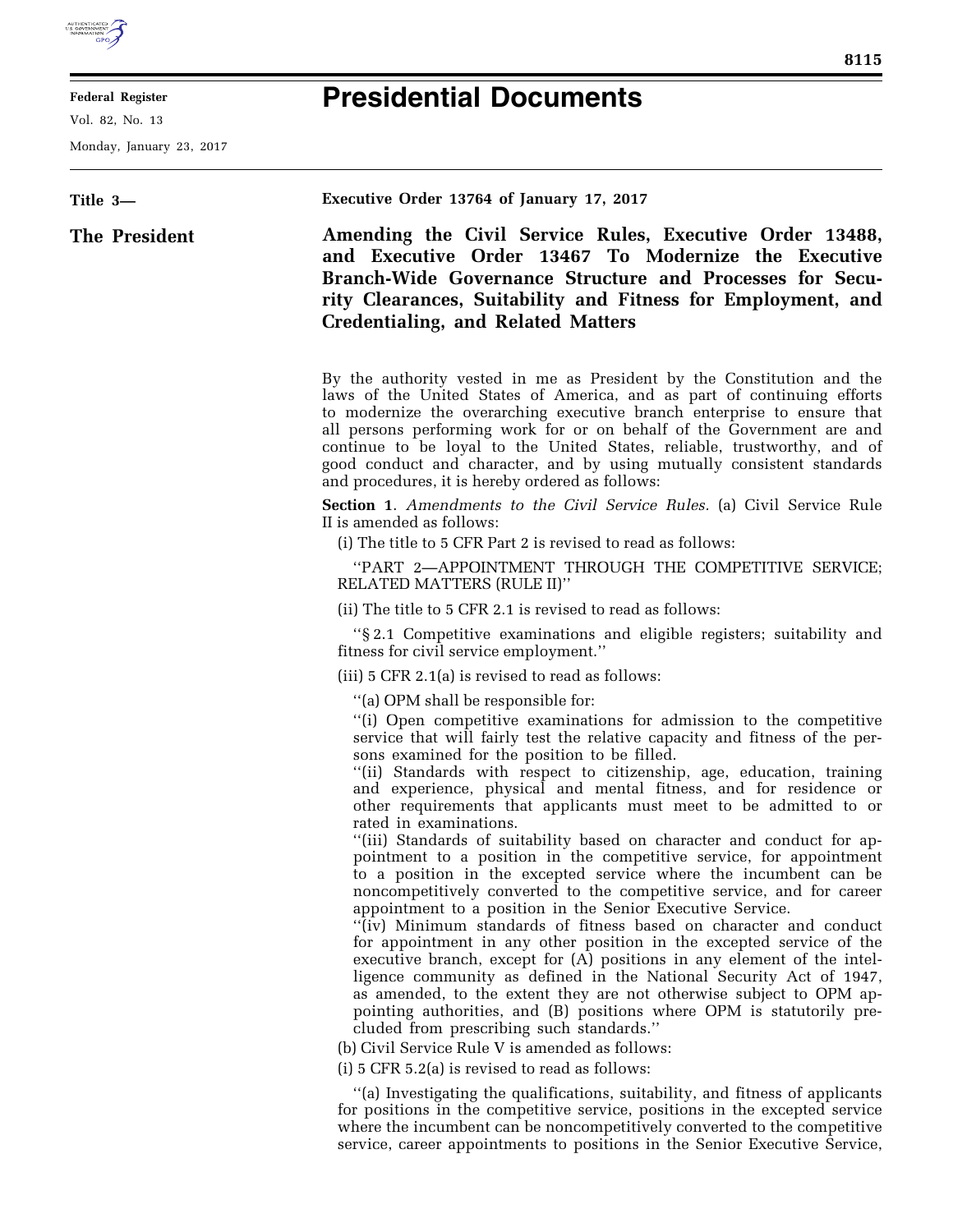and any other positions in the excepted service of the executive branch for which the Director has standard-setting responsibility under Civil Service Rule II.

''(i) The Director may require appointments to be made subject to investigation to enable the Director to determine, after appointment, that the requirements of law or the Civil Service Rules and Regulations have been met.

"(ii) The Director may cause positions to be designated based on risk to determine the appropriate level of investigation, and may prescribe investigative standards, policies, and procedures.

''(iii) The Director may prescribe standards for reciprocal acceptance by agencies of investigations and adjudications of suitability and fitness, except to the extent authority to apply additional fitness standards is vested by statute in an agency.''

(ii) 5 CFR 5.3(a)(1) is revised by striking ''disqualified for Federal employment'' and inserting in lieu thereof ''disqualified or unsuitable for Federal employment.''

(c) Civil Service Rule VI is amended as follows:

(i) 5 CFR 6.3(b) is revised to read as follows:

''(b) To the extent permitted by law and the provisions of this part, and subject to the suitability and fitness requirements of the applicable Civil Service Rules and Regulations, appointments and position changes in the excepted service shall be made in accordance with such regulations and practices as the head of the agency concerned finds necessary.''

**Sec. 2**. *Amendment to Executive Order 13488 of January 16, 2009.* (a) Section 1(a) of Executive Order 13488 is revised to read as follows:

''**Section 1**. *Policy.* (a) When agencies conduct fitness determinations, prior favorable fitness or suitability determinations shall be granted reciprocal recognition, to the extent practicable.''

(b) Section 2 of Executive Order 13488 is revised to read as follows: ''(a) 'Agency' means an executive agency as defined in section 105 of title 5, United States Code, but does not include the Government Accountability Office.

''(b) 'Contractor employee' means an individual who performs work for or on behalf of any agency under a contract and who, in order to perform the work specified under the contract, will require access to space, information, information technology systems, staff, or other assets of the Federal Government, and who could, by the nature of his or her access or duties, adversely affect the integrity or efficiency of the Government. Such contracts, include, but are not limited to:

''(i) personal services contracts;

''(ii) contracts between any non-Federal entity and any agency; and

''(iii) sub-contracts between any non-Federal entity and another non-Federal entity to perform work related to the primary contract with the agency.

''(c) 'Excepted service' has the meaning provided in section 2103 of title 5, United States Code, but does not include those positions in any element of the intelligence community as defined in the National Security Act of 1947, as amended, to the extent they are not otherwise subject to Office of Personnel Management appointing authorities.

''(d) 'Fitness' is the level of character and conduct determined necessary for an individual to perform work for or on behalf of a Federal agency as an employee in the excepted service (other than a position subject to suitability), as a contractor employee, or as a nonappropriated fund employee.

''(e) 'Fitness determination' means a decision by an agency that an individual has or does not have the required level of character and conduct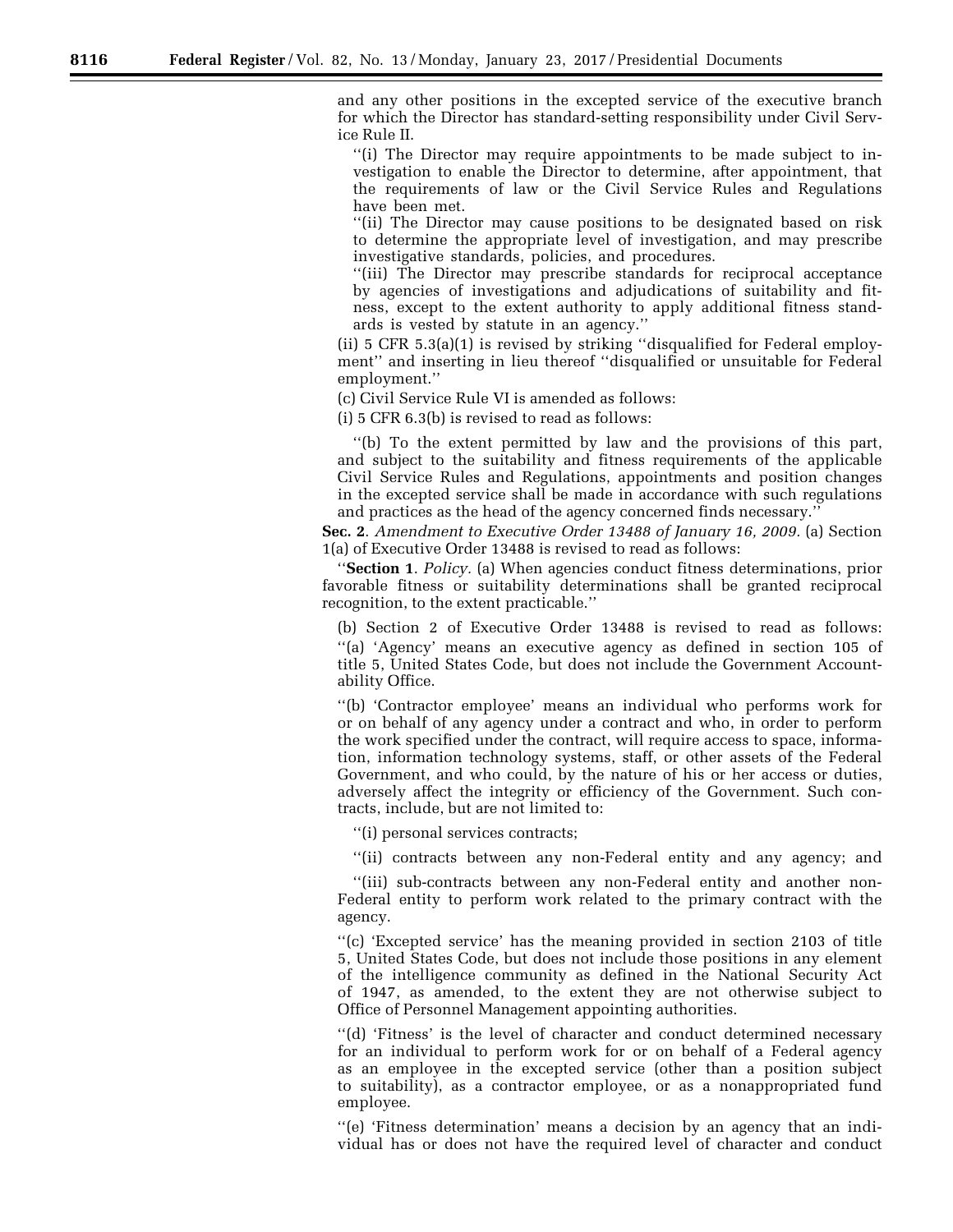necessary to perform work for or on behalf of a Federal agency as an employee in the excepted service (other than a position subject to suitability), as a contractor employee, or as a nonappropriated fund employee. A favorable fitness determination is not a decision to appoint or contract with an individual.

''(f) 'Nonappropriated fund employee' means an employee paid from nonappropriated funds of an instrumentality of the United States under the jurisdiction of the Armed Forces conducted for the comfort, pleasure, contentment, and mental and physical improvement of personnel of the Armed Forces as described in section 2105 of title 5, United States Code.

''(g) 'Position of Public Trust' has the meaning provided in 5 CFR Part 731.

''(h) 'Suitability' has the meaning and coverage provided in 5 CFR Part 731.

(c) Section 3 of Executive Order 13488 is revised to read as follows:

''OPM and Agency Authority.

''(a) *Adjudications for determining fitness for contractual or nonappropriated fund employment.* While the Office of Personnel Management establishes the minimum adjudicative criteria for suitability and fitness determinations for employment in the civil service pursuant to the Civil Service Rules, the heads of agencies retain the discretion to establish adjudicative criteria for determining fitness to perform work as a contractor employee or as a nonappropriated fund employee. Such discretion shall be exercised with due regard to the regulations and guidance prescribed by the Office of Personnel Management for the civil service and, for contractual work, subject to applicable regulations and directives of the Office of Management and Budget.

''(b) *Investigations for determining fitness for contractual or nonappropriated fund employment.* Contractor employee fitness or nonappropriated fund employee fitness is subject to the same position designation requirements and investigative standards, policies, and procedures as fitness determinations for civil service employees, as prescribed by the Office of Personnel Management under the Civil Service Rules.

''(c) *Reciprocity.* Fitness determinations and investigations for fitness determinations for contractor employees and for nonappropriated fund employees are subject to the same reciprocity requirements as those for employment in the civil service, as prescribed by the Office of Personnel Management under the Civil Service Rules.''

(d) Executive Order 13488 is revised by striking section 4 in its entirety, and redesignating sections 5 through 8 as sections 4 through 7, respectively. **Sec. 3**. *Amendments to Executive Order 13467 of June 30, 2008, as amended.*  (a) The preamble to Executive Order 13467 is revised to read as follows:

''By the authority vested in me as President by the Constitution and the laws of the United States of America, including sections 3301, 7103(b), and 7301 of title 5, United States Code, and in order to strengthen and ensure a secure, efficient, timely, reciprocal, and aligned system for investigating and determining suitability or fitness for Government employment, fitness to work as a contractor or a nonappropriated fund employee, eligibility for access to classified information or to hold a sensitive position, and authorization to be issued a Federal credential, while providing fair, impartial, and equitable treatment, and protecting individual rights under the Constitution and laws of the United States, and taking appropriate account of title III of Public Law 108–458, it is hereby ordered as follows:''

(b) Section 1.1 of Executive Order 13467 is revised to read as follows:

''**Section 1.1**. *Policy.* (a) Executive branch vetting policies and procedures relating to suitability, contractor or Federal employee fitness, eligibility to hold a sensitive position, authorization to be issued a Federal credential for access to federally controlled facilities and information systems, and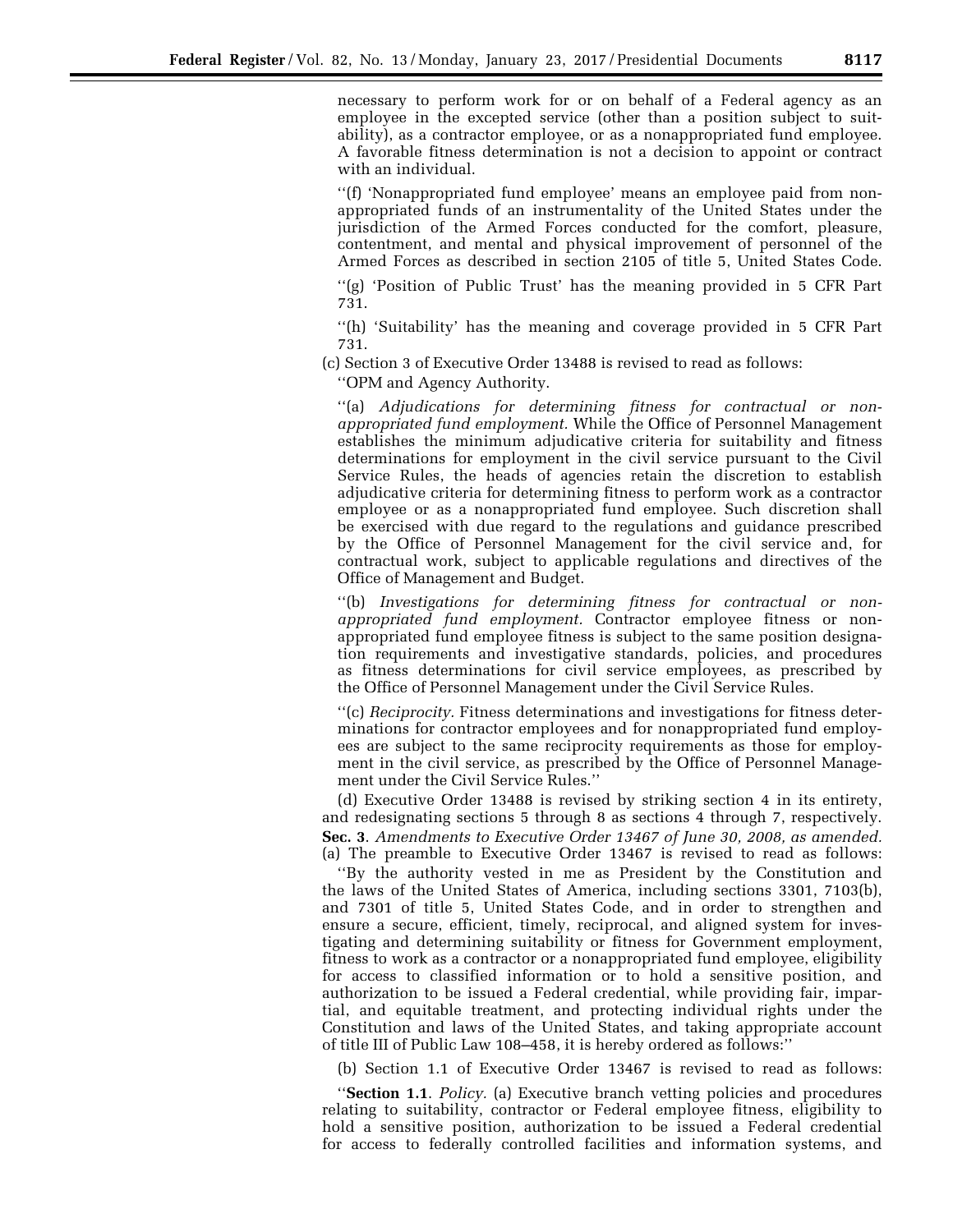eligibility for access to classified information shall be aligned using consistent standards to the extent possible, shall provide for reciprocal recognition, and shall ensure cost-effective, timely, and efficient protection of the national interest, while providing fair treatment to those upon whom the Federal Government relies to conduct our Nation's business and protect national security.

''(b) The Government's tools, systems, and processes for conducting these background investigations and managing sensitive investigative information should keep pace with technological advancements, regularly integrating current best practices to better anticipate, detect, and counter malicious activities, and threats posed by external or internal actors who may seek to do harm to the Government's personnel, property, and information. To help fulfill these responsibilities, there shall be a primary executive branch investigative service provider whose mission is to provide effective, efficient, and secure background investigations for the Federal Government.

''(c) Executive branch vetting policies and procedures shall be sustained by an enhanced risk-management approach that facilitates early detection of issues by an informed, aware, and responsible Federal workforce; results in quality decisions enabled by improved vetting capabilities; and advances Government-wide capabilities through enterprise approaches.

''(d) The appointment or retention of each covered individual shall be subject to an investigation. Federal investigative standards established pursuant to this order shall be designed to develop information as to whether the employment or retention in employment in the Federal service of the person being investigated is clearly consistent with the interests of the national security, and the scope of the investigation shall be determined in the first instance according to the degree of material adverse effect the occupant of the position sought to be filled could bring about, by virtue of the nature of the position, on the national security.''

''(e) Investigative agencies shall control the reports, information, and other investigative materials that are developed during the vetting process. Recipient departments and agencies may retain and use the received reports, information, and other investigative material within that recipient for authorized purposes (including, but not limited to, adjudications, hearings and appeals, continuous evaluation, inspector general functions, counterintelligence, research, and insider threat programs), in compliance with the Privacy Act of 1974, as amended (section 552a of title 5, United States Code). Investigative agencies shall ensure that their applicable System of Records Notices include, at a minimum, the authorized uses of the recipient departments and agencies such as those set forth above. Recipient departments and agencies shall not make any external releases of received information, other than to an investigative subject for the purpose of providing procedural rights or administrative due process; and shall direct any other requests for external releases of copies of the reports, information, and other investigative materials to the investigative agency. In the event redisclosure by the recipient agency is required by compulsory legal process, the recipient agency shall consult with the investigating agency. The investigative agency shall maintain the reports, information, and other investigative material in a system of records subject to the Privacy Act and ensure that any re-disclosure does not violate statutory restrictions or result in the unauthorized disclosure of: classified information, information subject to a claim of privilege, or information that is otherwise lawfully exempt from disclosure. Subject to Security Executive Agent authorizations consistent with section  $3341(e)(5)$  of title 50, United States Code, the investigative agencies shall make reports, information, and other investigative material available, as necessary, to carry out the responsibilities set forth in this order, including but not limited to, authorized executive branch-sponsored research and initiatives for enterprise-wide continuous performance improvement of vetting policy and procedures, as permitted by law.''

(c) Section 1.2 of Executive Order 13467 is revised to read as follows: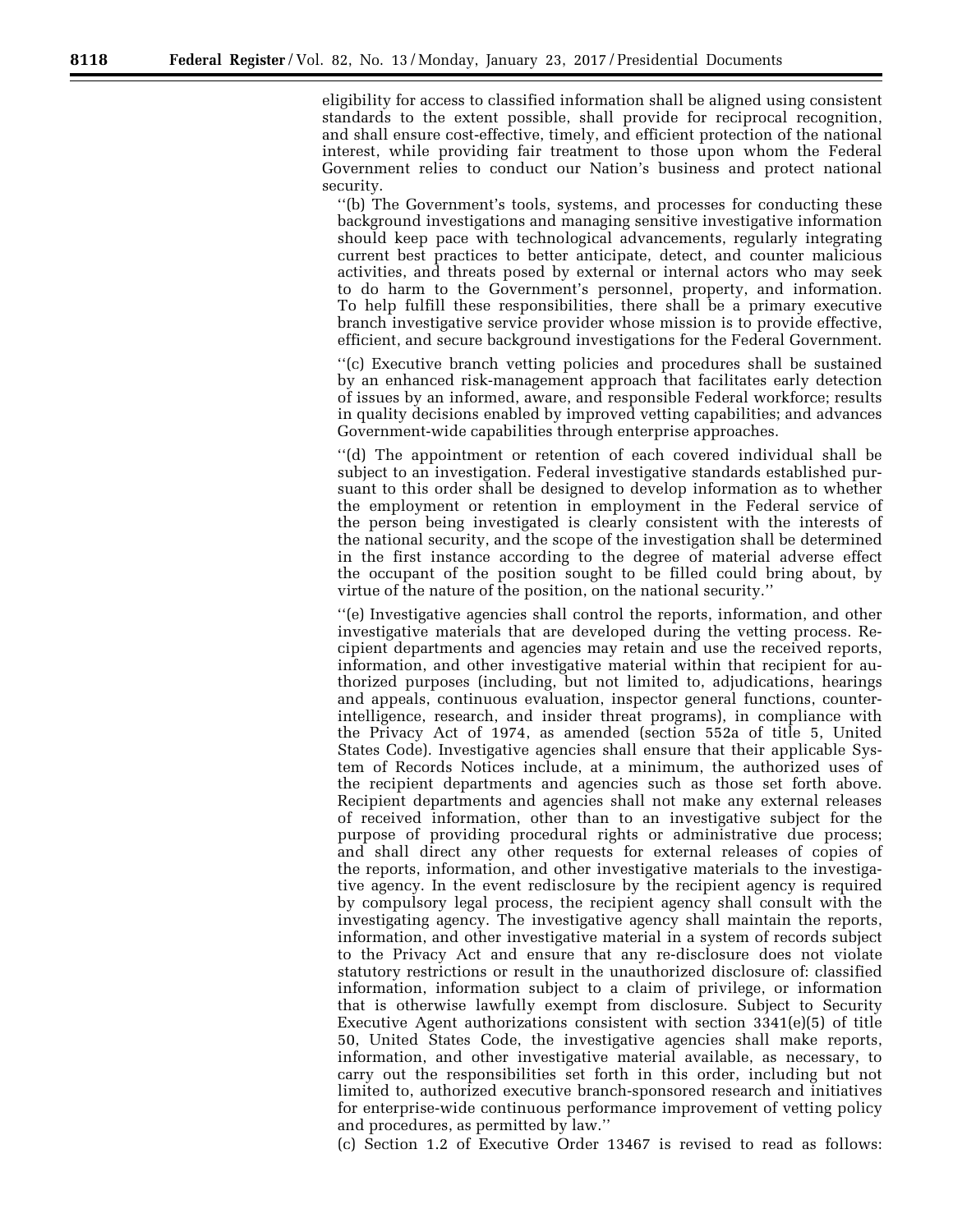''**Sec. 1.2**. *Applicability.* (a) This order applies to vetting of all covered individuals as defined in section 1.3(h), except that:

''(i) the provisions regarding eligibility for physical access to federally controlled facilities and logical access to federally controlled information systems do not apply to individuals exempted in accordance with guidance pursuant to the Federal Information Security Management Act (title III of Public Law 107–347) and Homeland Security Presidential Directive 12 of August 27, 2004; and

''(ii) the qualification standards for enlistment, appointment, and induction into the Armed Forces pursuant to title 10, United States Code, are unaffected by this order.

''(b) This order also applies to vetting for employees of agencies working in or for the legislative or judicial branches when the vetting is conducted by the executive branch.''

(d) Section 1.3(a) of Executive Order 13467 is revised to read as follows: ''(a) 'Adjudication' means the evaluation of pertinent data in a background investigation, as well as any other available information that is relevant and reliable, to determine whether a covered individual is:

''(i) suitable for Government employment;

''(ii) eligible for logical and physical access;

''(iii) eligible for access to classified information;

''(iv) eligible to hold a sensitive position; or

"(v) fit to perform work for or on behalf of the Government as a Federal employee, contractor, or nonappropriated fund employee.''

(e) Sections 1.3(c) and 1.3(d) of Executive Order 13467 are revised to read as follows:

''(c) 'Classified information' means information that has been determined pursuant to Executive Order 13526 of December 29, 2009, or a successor or predecessor order, or the Atomic Energy Act of 1954 (42 U.S.C. 2011 *et seq.*) to require protection against unauthorized disclosure.

''(d) 'Continuous evaluation (CE)' means a vetting process to review the background of an individual who has been determined to be eligible for access to classified information or to hold a sensitive position at any time during the period of eligibility. CE leverages a set of automated record checks and business rules to assist in the on-going assessment of an individual's continued eligibility. CE is intended to complement continuous vetting efforts.''

(f) Section 1.3(f) of Executive Order 13467 is deleted.

(g) Sections 1.3(j), (k), (l), and (m) are redesignated as sections  $1.3(m)$ ,  $(n)$ ,  $(o)$ , and  $(p)$ ; sections 1.3 $(g)$ ,  $(h)$ , and  $(i)$  are redesignated as sections 1.3(h), (i), and (j); and section 1.3(e) is redesignated as section 1.3(g).

(h) New sections 1.3(e) and 1.3(f) are added to Executive Order 13467 to read as follows:

''(e) 'Continuous performance improvement' means assessing national policy and operations, adverse events, and emerging trends and technology throughout the Government's end-to-end vetting program. It relies on research to generate data-driven decisions and uses outcome-based measurements to adjust policy and operations.

''(f) 'Continuous vetting' means reviewing the background of a covered individual at any time to determine whether that individual continues to meet applicable requirements.''

(i) Redesignated section 1.3(h) of Executive Order 13467 is revised to read as follows:

''(h) 'Covered individual' means a person who performs, or who seeks to perform, work for or on behalf of the executive branch (*e.g.,* Federal employee, military member, or contractor), or otherwise interacts with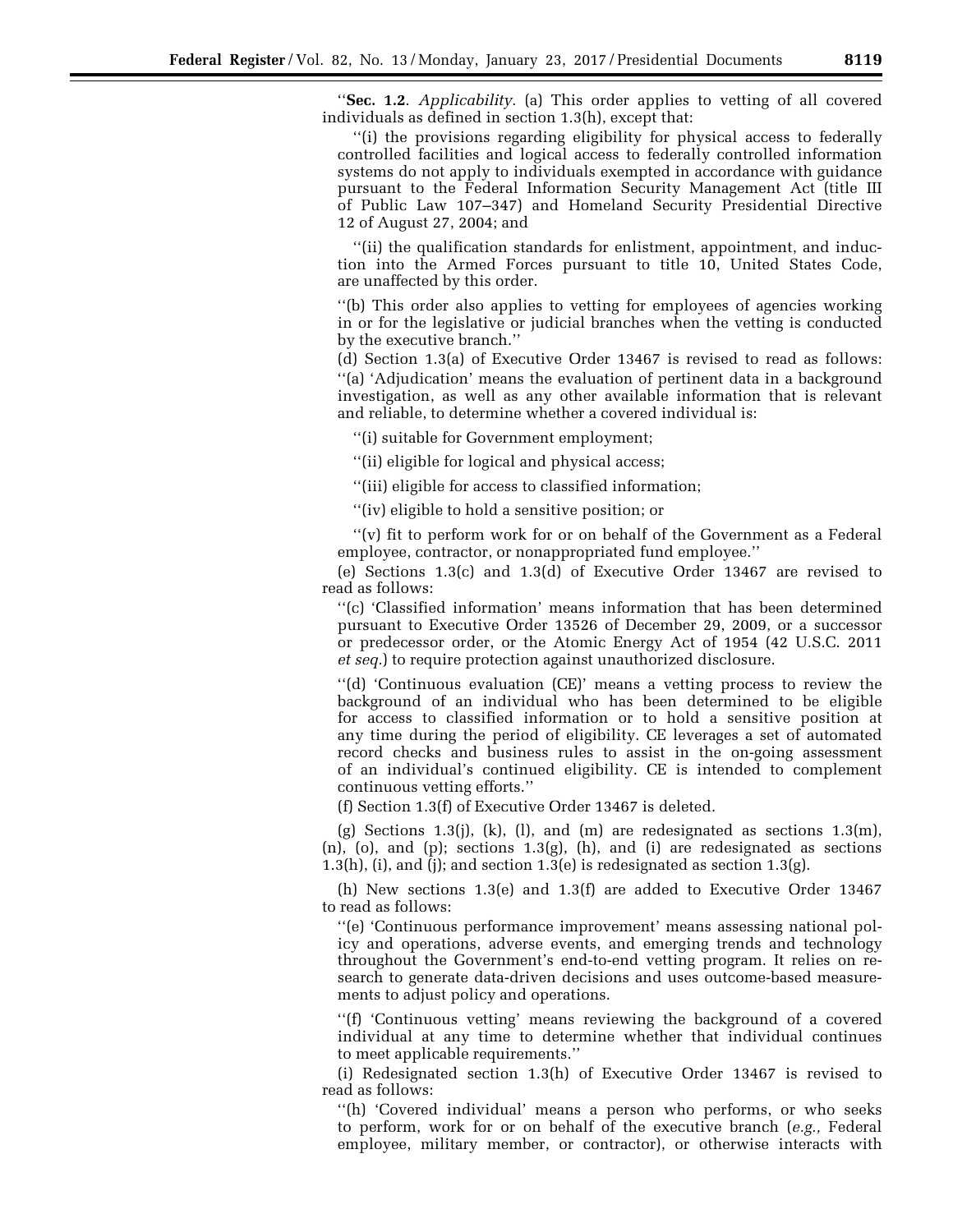the executive branch such that the individual must undergo vetting, but does not include:

''(i) the President or (except to the extent otherwise directed by the President) employees of the President under section 105 or 107 of title 3, United States Code;

''(ii) the Vice President or (except to the extent otherwise directed by the Vice President) employees of the Vice President under section 106 of title 3, United States Code, or annual legislative branch appropriations acts; or

''(iii) with respect to background investigations only, duly elected or appointed governor of a State or territory, or an official who has succeeded to that office under applicable law in accordance with Executive Order 13549 of August 18, 2010, and its implementing directive.''

(j) New sections 1.3(k) and 1.3(l) are added to Executive Order 13467 to read as follows:

''(k) 'Fitness' means the level of character and conduct determined necessary for an individual to perform work for or on behalf of a Federal agency as an employee in the excepted service (other than a position subject to suitability), or as a 'contractor employee' or a 'nonappropriated fund employee' as those terms are defined in Executive Order 13488 of January 16, 2009, as amended.

''(l) 'Investigation' means the collection and analysis of pertinent facts and data to support a determination of whether a covered individual is, and continues to be:

''(i) eligible for access to classified information;

''(ii) eligible to hold a sensitive position;

''(iii) suitable or fit for Federal employment;

"(iv) fit to perform work for or on behalf of the Federal Government as a contractor or nonappropriated fund employee; or

''(v) authorized to be issued a Federal credential.''

(k) Redesignated section 1.3(n) of Executive Order 13467 is revised to read as follows:

''(n) 'National Background Investigations Bureau' (NBIB) means the National Background Investigations Bureau, established within the Office of Personnel Management under section 1103(a)(3) of title 5, United States Code, or a successor entity, with responsibility for conducting effective, efficient, and secure personnel background investigations pursuant to law, rule, regulation, or Executive Order.''

(l) Redesignated section 1.3(o) of Executive Order 13467 is revised to read as follows:

''(o) 'Sensitive Position' means any position within or in support of a department or agency, the occupant of which could bring about, by virtue of the nature of the position, a material adverse effect on the national security, regardless of whether the occupant has access to classified information, and regardless of whether the occupant is an employee, a military service member, or a contractor.

(m) New section 1.3(q) is added to Executive Order 13467 to read as follows:

''(q) 'Vetting' is the process by which covered individuals undergo investigation, evaluation, and adjudication of whether they are, and remain over time, suitable or fit for Federal employment, eligible to occupy a sensitive position, eligible for access to classified information, eligible to serve as a nonappropriated fund employee or a contractor, eligible to serve in the military, or authorized to be issued a Federal credential. Vetting includes all steps in the end-to-end process, including determining need (appropriate position designation), validating need (existence of a current investigation or adjudication), collecting background information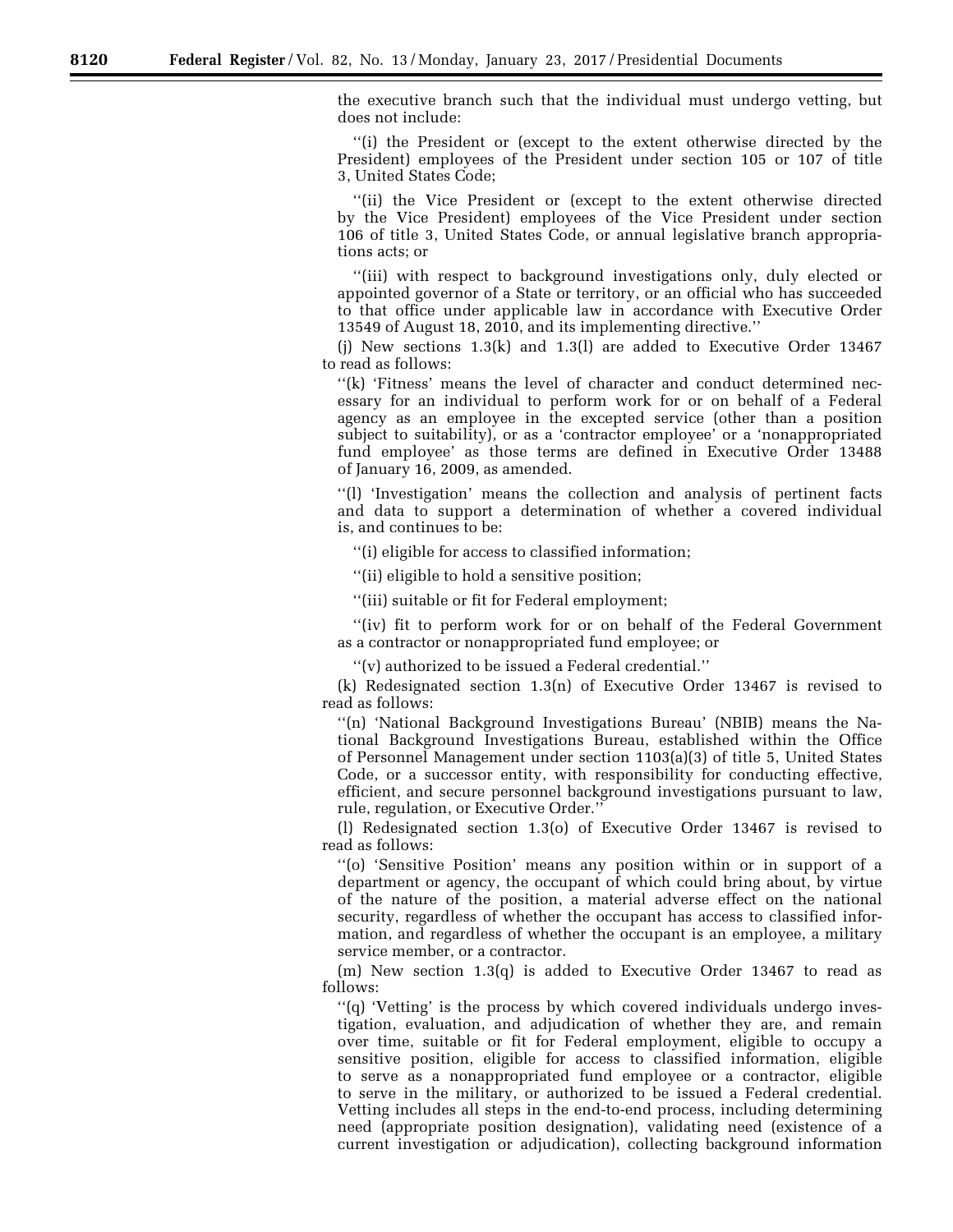via standard forms, investigative activity, adjudication, providing administrative due process or other procedural rights, and ongoing assessments to ensure that individuals continue to meet the applicable standards for the position for which they were favorably adjudicated.''

(n) The title to Part 2 of Executive Order 13467 is revised to read as follows:

''PART 2—VETTING ENTERPRISE, RECIPROCITY, CONTINUOUS PER-FORMANCE IMPROVEMENT, AND GOVERNANCE''

(o) Section 2.1 of Executive Order 13467 is revised to read as follows:

''**Sec. 2.1.** *Vetting Enterprise.* (a) The executive branch-wide vetting enterprise shall use, to the greatest extent practicable, aligned and consistent vetting policies, procedures, and standards, as determined by the Council and the Executive Agents. The Executive Agents shall issue guidance to implement this provision.

''(b) The aligned executive branch-wide vetting enterprise shall employ modern and consistent standards and methods, enable innovations with enterprise information technology capabilities and end-to-end automation to the extent practicable, and ensure that relevant information maintained by agencies can be accessed and shared rapidly across the executive branch, while protecting national security, protecting privacy-related information, protecting civil rights and civil liberties, ensuring resulting decisions are in the national interest and in accordance with due process requirements, and providing the Federal Government with an effective trusted workforce.

''(c) The investigative and adjudicative standards for fitness shall, to the extent practicable, be consistent with the standards for suitability. The Executive Agents shall establish in Federal investigative standards the elements of the level of investigation necessary for vetting for fitness.

''(d) All covered individuals shall be subject to continuous vetting under standards (including, but not limited to, the frequency of such vetting) as determined by the Security Executive Agent or the Suitability and Credentialing Executive Agent exercising its Suitability Executive Agent functions, as applicable.

''(e) Vetting shall include a search of records of the Federal Bureau of Investigation, including a fingerprint-based search, and any other appropriate biometric or database searches not precluded by law.''

(p) Sections 2.2, 2.3, 2.4, and 2.5 of Executive Order 13467 are redesignated as sections 2.4, 2.5, 2.6, and 2.7.

(q) New sections 2.2 and 2.3 are added to Executive Order 13467 to read as follows:

''**Sec. 2.2**. *Reciprocity.* Except as otherwise authorized by law or policy issued by the applicable Executive Agent, agencies shall accept background investigations and adjudications conducted by other authorized agencies unless an agency determines that a particular background investigation or adjudication does not sufficiently address the standards used by that agency in determining the fitness of its excepted service employees who cannot be noncompetitively converted to the competitive service. Except as described above and except to the extent authority to apply additional requirements is vested by statute in an agency, an agency may not establish additional investigative or adjudicative requirements (other than requirements for the conduct of a polygraph examination consistent with law, directive, or regulation) that exceed existing requirements without the approval of the Suitability and Credentialing Executive Agent exercising its Suitability Executive Agent functions or Security Executive Agent, as appropriate. Any additional requirements approved by the appropriate Executive Agent shall be limited to those that are necessary to address significant needs unique to the agency involved, to protect national security, or to satisfy a requirement imposed by law.''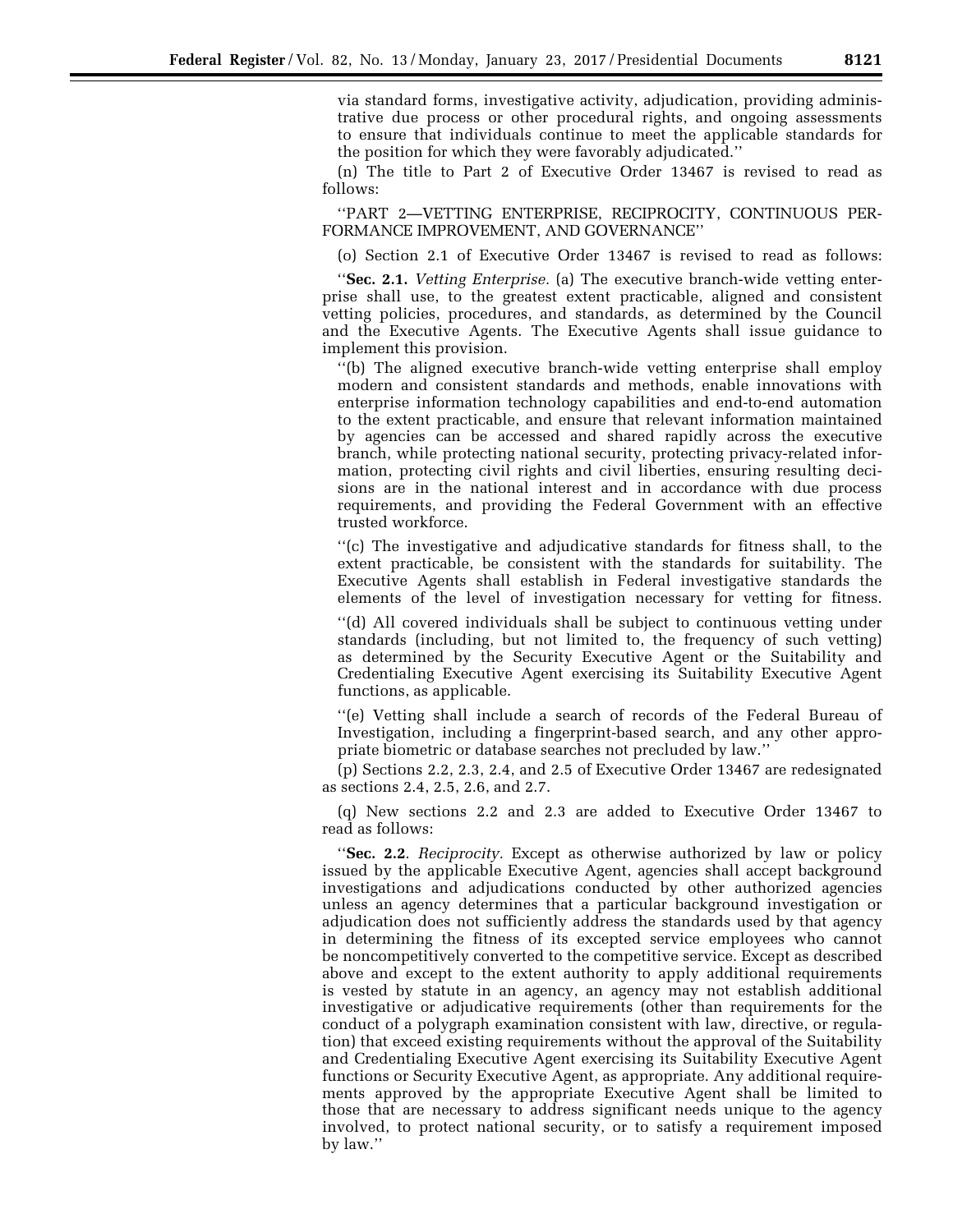''**Sec. 2.3**. *Continuous Performance Improvement.* Executive branch vetting policies, processes, and procedures shall be supported by institutionalized enterprise-wide continuous performance improvement, which shall align with and support process improvements.''

(r) Redesignated section 2.4 of Executive Order 13467 is revised to read as follows:

''**Sec. 2.4**. *Establishment and Functions of Performance Accountability Council.* (a) There is hereby established a Security, Suitability, and Credentialing Performance Accountability Council (Council).

''(b) The Deputy Director for Management, Office of Management and Budget, shall serve as Chair of the Council and shall have authority, direction, and control over the Council's functions. Membership on the Council shall include the Suitability and Credentialing Executive Agent, the Security Executive Agent, and the Under Secretary of Defense for Intelligence. These four officials collectively shall constitute 'the Security, Suitability, and Credentialing Performance Accountability Council Principals.' The Director of the National Background Investigations Bureau shall also serve as a member of the Council. The Chair shall select a Vice Chair to act in the Chair's absence. The Chair shall have authority to designate officials from additional agencies who shall serve as members of the Council. Council membership shall be limited to Federal Government employees in leadership positions.

''(c) The Council shall be accountable to the President to achieve, consistent with this order, the goals of the executive branch vetting enterprise, and is responsible for driving implementation of reform efforts and enterprise development, ensuring accountability by agencies, ensuring the Executive Agents align their respective processes, and sustaining continuous performance improvement and reform momentum.

''(d) The Council shall:

''(i) ensure enterprise-wide alignment of suitability, security, credentialing, and as appropriate, fitness processes;

''(ii) hold agencies accountable for the implementation of suitability, security, fitness, and credentialing processes and procedures;

''(iii) define requirements for enterprise-wide reciprocity management information technology, and develop standards for enterprise-wide information technology;

''(iv) work with agencies to implement continuous performance improvement programs, policies, and procedures; establish annual goals and progress metrics; and prepare annual reports on results;

''(v) ensure and oversee the development of tools and techniques for enhancing background investigations and adjudications;

''(vi) enable discussion and consensus resolution of differences in processes, policies, and procedures among the Council Principals, and other agencies as appropriate;

''(vii) share best practices;

''(viii) advise the Executive Agents on policies affecting the alignment of investigations and adjudications;

"(ix) work with agencies to develop agency policies and procedures to enable sharing of vetting information consistent with the law and the protection of privacy and civil liberties and to the extent necessary for enterprise-wide efficiency, effectiveness, and security;

''(x) monitor performance to identify and drive enterprise-level process enhancements, and make recommendations for changes to executive branch-wide guidance and authorities to resolve overlaps or close policy gaps where they may exist;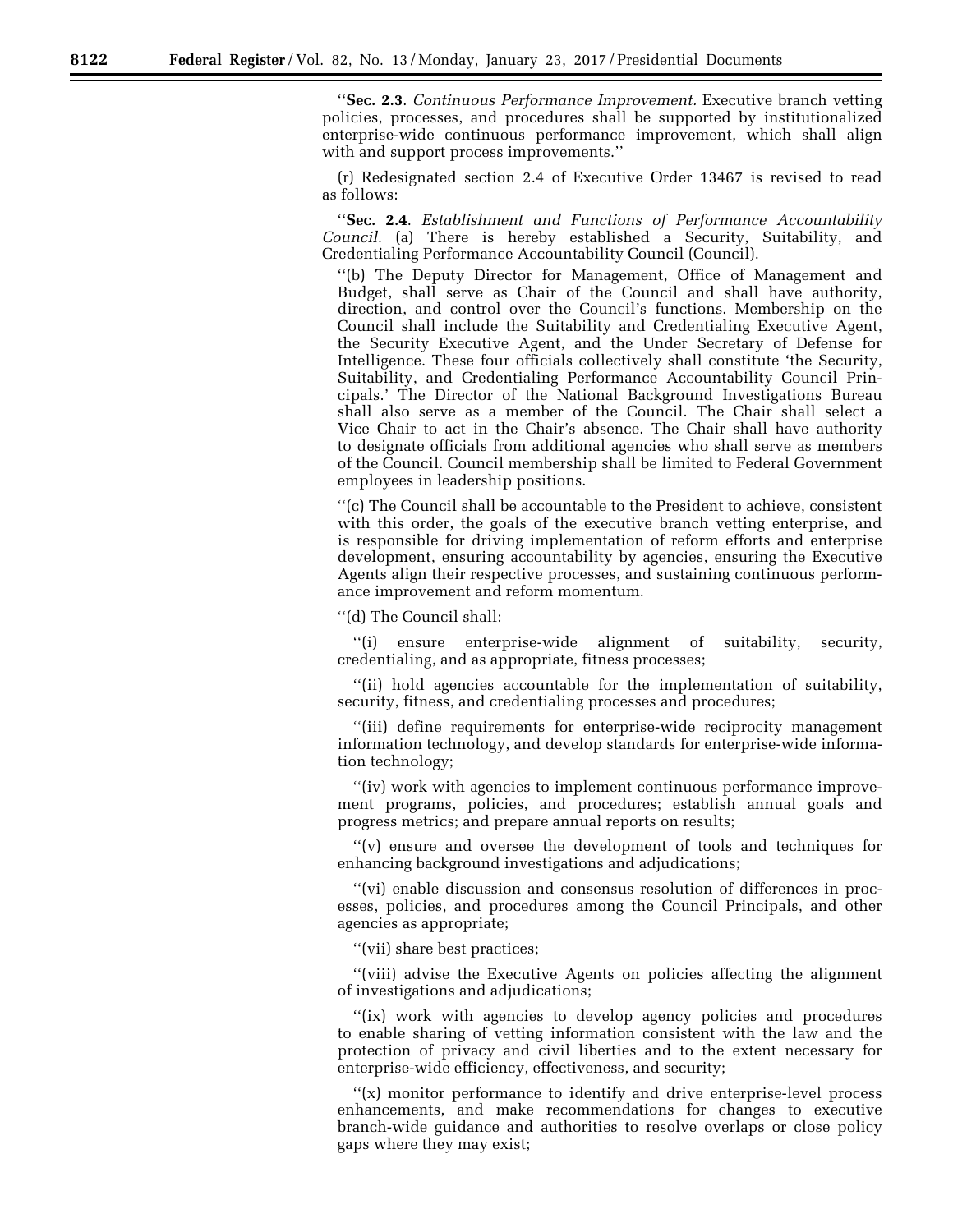''(xi) promote data-driven, transparent, and expeditious policy-making processes; and

''(xii) develop and continuously reevaluate and revise outcome-based metrics that measure the quality, efficiency and effectiveness of the vetting enterprise.

''(e) The Chair shall, to further the goals of the vetting enterprise and to the extent consistent with law, establish subordinate entities, mechanisms, and policies to support and assist in exercising the Council's authorities and responsibilities, and facilitate, consistent with the executive branch's enterprise strategy, adoption of enterprise-wide standards and solutions to ensure security, quality, reciprocity, efficiency, effectiveness, and timeliness. The Chair may assign, in whole or in part, to the head of any agency (solely or jointly) any function within the Council's authority or responsibilities pursuant to this order.''

(s) Redesignated section 2.5 of Executive Order 13467 is revised to read as follows:

''**Sec. 2.5**. *Establishment, Designation, and Functions of Executive Agents.*  (a) There are hereby established a Suitability and Credentialing Executive Agent and a Security Executive Agent.

''(b) The Director of the Office of Personnel Management shall serve as the Suitability and Credentialing Executive Agent. With respect to the Suitability Executive Agent functions, the Director:

''(i) shall, pursuant to sections 1103 and 1104 of title 5, United States Code, and the Civil Service Rules, be responsible for suitability and fitness by prescribing suitability standards and minimum standards of fitness for employment; prescribing position designation requirements with regard to the risk to the efficiency and integrity of the service; prescribing applicable investigative standards, policies, and procedures for suitability and fitness; prescribing suitability and fitness reciprocity standards; making suitability determinations; and taking suitability actions;

''(ii) shall issue regulations, guidance, and standards to fulfill the Director's responsibilities related to suitability and fitness under Executive Order 13488 of January 16, 2009, as amended;

''(iii) shall promote reciprocal recognition of suitability or fitness determinations among the agencies, including acting as the final authority to arbitrate and resolve disputes among the agencies involving the reciprocity of investigations and adjudications of suitability and fitness;

"(iv) shall continue to initially approve, and periodically review for renewal, agencies' requests to administer polygraphs in connection with appointment in the competitive service, in consultation with the Security Executive Agent as appropriate;

''(v) shall make a continuing review of agency programs for suitability and fitness vetting to determine whether they are being implemented according to this order;

''(vi) may issue guidelines and instructions to the heads of agencies to promote appropriate uniformity, centralization, efficiency, effectiveness, reciprocity, timeliness, and security in processes relating to determining suitability or fitness; and

''(vii) shall, pursuant to section 1104 of title 5, United States Code, prescribe performance standards and a system of oversight for any suitability or fitness function delegated by the Director to the head of another agency, including uniform and consistent policies and procedures to ensure the effective, efficient, timely, and secure completion of delegated functions.

''(c) With respect to the Credentialing Executive Agent functions, the Director of the Office of Personnel Management: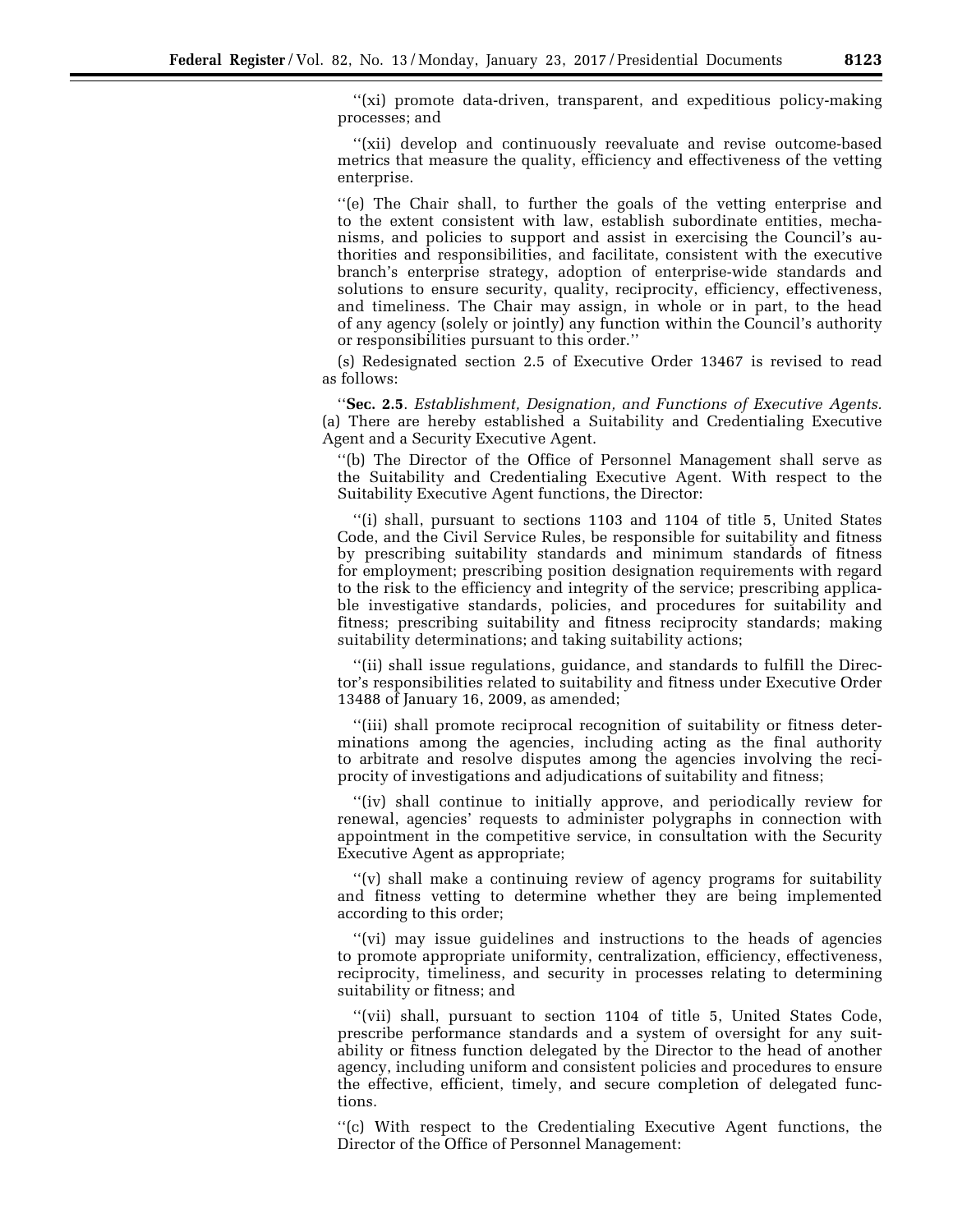''(i) shall develop standards for investigations, reinvestigations, and continuous vetting for a covered individual's eligibility for a personal identity verification credential permitting logical and physical access to federally controlled facilities and federally controlled information systems (PIV credential);

''(ii) shall develop adjudicative guidelines for a covered individual's eligibility for a PIV credential;

''(iii) shall develop guidelines on reporting and recording determinations of eligibility for a PIV credential;

''(iv) shall develop standards for unfavorable determinations of eligibility for a PIV credential, including procedures for denying and revoking the eligibility for a PIV credential, for reconsideration of unfavorable determinations, and for rendering the PIV credential inoperable;

''(v) shall develop standards and procedures for suspending eligibility for a PIV credential when there is a reasonable basis to believe there may be an unacceptable risk pending an inquiry or investigation, including special standards and procedures for imminent risk;

''(vi) shall be responsible for developing uniform and consistent policies and procedures to ensure the effective, efficient, timely, and secure completion of investigations and adjudications relating to eligibility for a PIV credential;

''(vii) may develop guidelines and instructions to the heads of agencies as necessary to ensure appropriate uniformity, centralization, efficiency, effectiveness, and timeliness in processes relating to eligibility for a PIV credential;

''(viii) shall monitor and make a continuing review of agency programs for determining eligibility for a PIV credential to determine whether they are being implemented according to this order; and

"(ix) shall consult to the extent practicable with other agencies with responsibilities related to PIV credentials to ensure that policies and procedures are consistent with law including:

''(A) the Office of Management and Budget, in exercising its responsibilities under section 11331 of title 40, United States Code, section 3553(a) of title 44, United States Code, division A, sections 1086(b)(2) and (b)(3) of Public Law 114–92, and Homeland Security Presidential Directive 12 of August 27, 2004;

''(B) the Department of Homeland Security, in exercising its responsibilities under sections  $3553(b)$ , (f), and (g) of title 44, United States Code;

''(C) the Department of Defense, in exercising its responsibilities under section 3553(e) of title 44, United States Code, and division A, sections  $1086(a)(1)(E)$ , (b)(1), and (b)(2) of Public Law  $114-92$ ;

''(D) the Office of the Director of National Intelligence, in exercising its responsibilities under section 3553(e) of title 44, United States Code, and division A, section 1086(b)(2) of Public Law 114–92;

''(E) the Department of Commerce and the National Institute of Standards and Technology, in exercising their responsibilities under section 278g–3 of title 15, United States Code, and Homeland Security Presidential Directive 12 of August 27, 2004;

''(F) the General Services Administration, in exercising its responsibilities under division A, section 1086(b)(2) of Public Law 114–92; and ''(G) the Federal Acquisition Regulation agencies, in exercising their responsibilities under chapter 137 of title 10, section 121(c) of title 40, and section 20113 of title 51, United States Code.

''(d) In fulfilling the Credentialing Executive Agent function of developing policies and procedures for determining eligibility for a PIV credential and to protect the national security, the Director of the Office of Personnel Management shall coordinate with and obtain the concurrence of the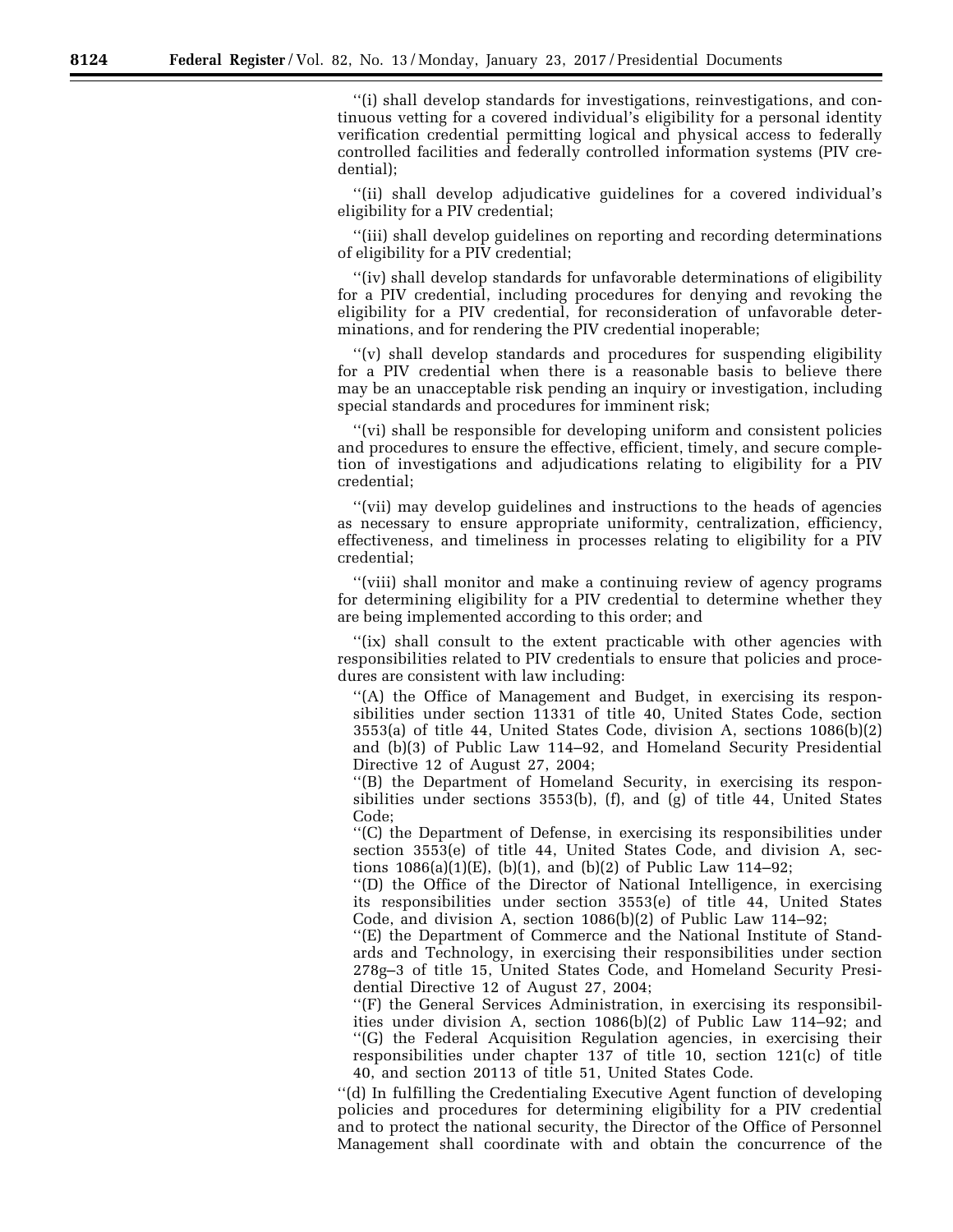other Council Principals. Agencies with authority to establish standards or guidelines or issue instructions related to PIV credentials shall retain the discretion as to whether to establish policies, guidelines, or instructions developed by the Credentialing Executive Agent.

''(e) The Director of National Intelligence shall serve as the Security Executive Agent. The Security Executive Agent:

''(i) shall direct the oversight of investigations, reinvestigations, adjudications, and, as applicable, polygraphs for eligibility for access to classified information or eligibility to hold a sensitive position made by any agency;

''(ii) shall make a continuing review of agencies' national security background investigation and adjudication programs to determine whether they are being implemented according to this order;

''(iii) shall be responsible for developing and issuing uniform and consistent policies and procedures to ensure the effective, efficient, timely, and secure completion of investigations, polygraphs, and adjudications relating to determinations of eligibility for access to classified information or eligibility to hold a sensitive position;

''(iv) may issue guidelines and instructions to the heads of agencies to ensure appropriate uniformity, centralization, efficiency, effectiveness, timeliness, and security in processes relating to determinations by agencies of eligibility for access to classified information or eligibility to hold a sensitive position, to include such matters as investigations, polygraphs, adjudications, and reciprocity;

''(v) may, if consistent with the national security, authorize exceptions to or waivers of national security investigative requirements, and may issue implementing or clarifying guidance as necessary;

''(vi) shall serve as the final authority to designate an agency or agencies, to the extent that it is not practicable to use the National Background Investigations Bureau, to conduct investigations of persons who are proposed for access to classified information or for eligibility to hold a sensitive position to ascertain whether such persons satisfy the criteria for obtaining and retaining access to classified information or eligibility to hold a sensitive position;

''(vii) shall serve as the final authority to designate an agency or agencies to determine eligibility for access to classified information or eligibility to hold a sensitive position in accordance with Executive Order 12968 of August 2, 1995, as amended;

''(viii) shall ensure reciprocal recognition of eligibility for access to classified information or eligibility to hold a sensitive position among the agencies, including acting as the final authority to arbitrate and resolve disputes among the agencies involving the reciprocity of investigations and adjudications of eligibility; and

"(ix) may assign, in whole or in part, to the head of any agency (solely or jointly) any of the functions detailed in (i) through (viii) of this subsection, with the agency's exercise of such assigned functions to be subject to the Security Executive Agent's oversight and with such terms and conditions (including approval by the Security Executive Agent) as the Security Executive Agent determines appropriate.

''(f) Nothing in this section shall be construed in a manner that would limit the authorities of the Director of the Office of Personnel Management, the Director of National Intelligence, or the Secretary of Defense under law.''

(t) Redesignated section 2.6 of Executive Order 13467 is revised to read as follows:

''**Sec. 2.6**. *Roles and Responsibilities of the National Background Investigations Bureau and the Department of Defense.* 

''(a) The National Background Investigations Bureau shall: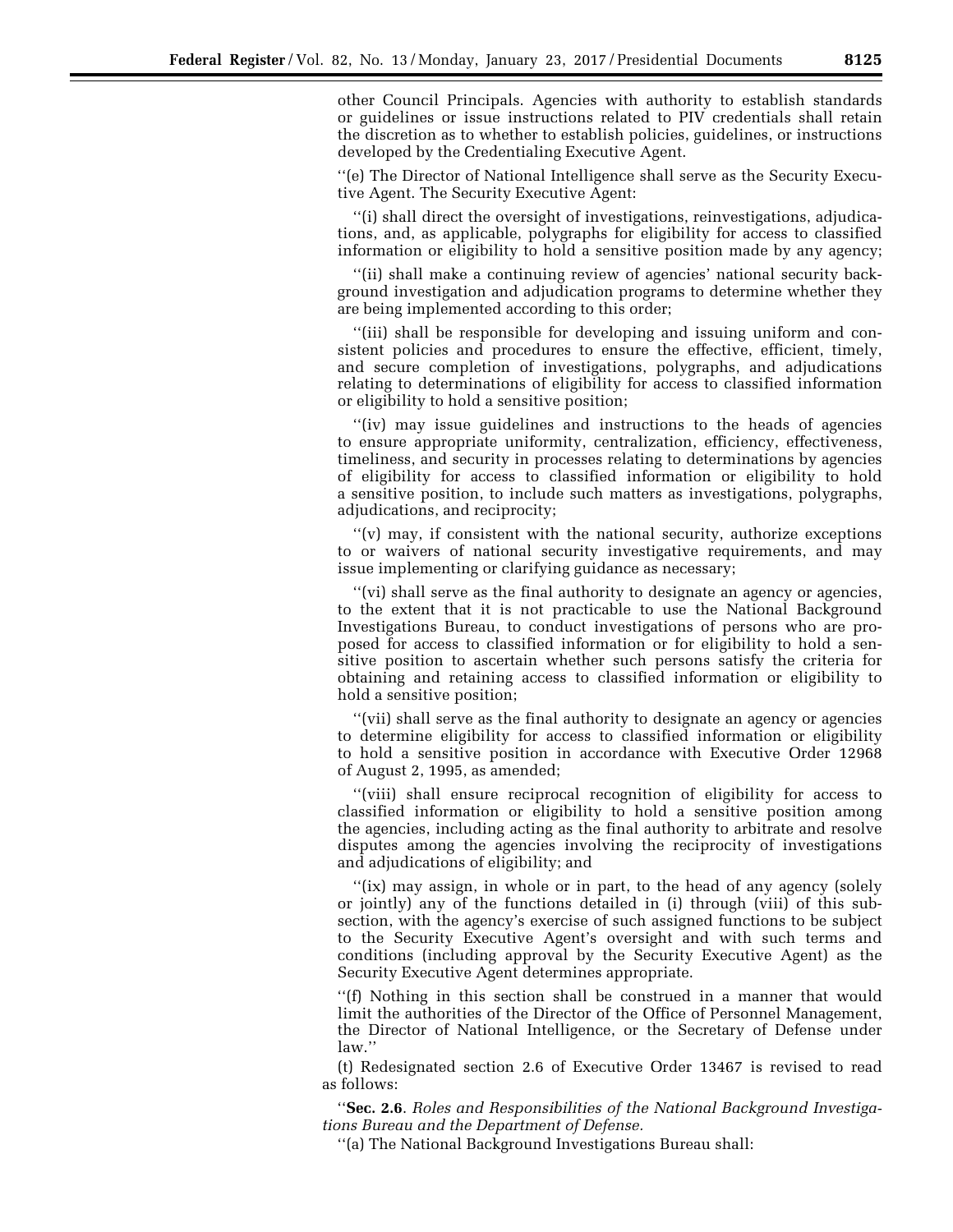''(1) serve as the primary executive branch service provider for background investigations for eligibility for access to classified information; eligibility to hold a sensitive position; suitability or, for employees in positions not subject to suitability, fitness for Government employment; fitness to perform work for or on behalf of the Government as a contractor; fitness to work as a nonappropriated fund employee, as defined in Executive Order 13488 of January 16, 2009, as amended; and authorization to be issued a Federal credential for logical and physical access to federally controlled facilities or information systems;

''(2) provide effective, efficient, and secure personnel background investigations for the Federal Government;

''(3) provide the Council information, to the extent permitted by law, on matters of performance, timeliness, capacity, information technology modernization, continuous performance improvement, and other relevant aspects of NBIB operations;

''(4) be headquartered in or near Washington, District of Columbia;

''(5) have dedicated resources, including but not limited to a senior privacy and civil liberties official;

''(6) institutionalize interagency collaboration and leverage expertise across the executive branch;

''(7) continuously improve investigative operations, emphasizing information accuracy and protection, and regularly integrate best practices, including those identified by subject matter experts from industry, academia, or other relevant sources;

''(8) conduct personnel background investigations in accordance with uniform and consistent policies, procedures, standards, and requirements established by the Security Executive Agent and the Suitability and Credentialing Executive Agent exercising its Suitability Executive Agent functions; and

''(9) conduct other personnel background investigations as authorized by law, rule, regulation, or Executive Order.''

''(b) The Secretary of Defense shall design, develop, deploy, operate, secure, defend, and continuously update and modernize, as necessary, vetting information technology systems that support all background investigation processes conducted by the National Background Investigations Bureau. Design and operation of the information technology systems for the National Background Investigations Bureau shall comply with applicable information technology standards and, to the extent practicable, ensure security and interoperability with other background investigation information technology systems. The Secretary of Defense shall operate the database in the information technology systems containing appropriate data relevant to the granting, denial, or revocation of eligibility for access to classified information or eligibility for a sensitive position pertaining to military, civilian, or Government contractor personnel, see section 3341(e) of title 50, United States Code, consistent with and following an explicit delegation from the Director of the Office of Personnel Management pursuant to section 1104 of title 5, United States Code.''

''(c) Delegations and designations of investigative authority in place on the date of establishment of the National Background Investigations Bureau shall remain in effect until amended or revoked. The National Background Investigations Bureau, through the Director of the Office of Personnel Management, shall be subject to the oversight of the Security Executive Agent in the conduct of investigations for eligibility for access to classified information or to hold a sensitive position; and to the oversight of the Suitability and Credentialing Executive Agent in the conduct of investigations of suitability or fitness and logical and physical access, as provided in section 2.5 of this order. The Council shall hold the National Background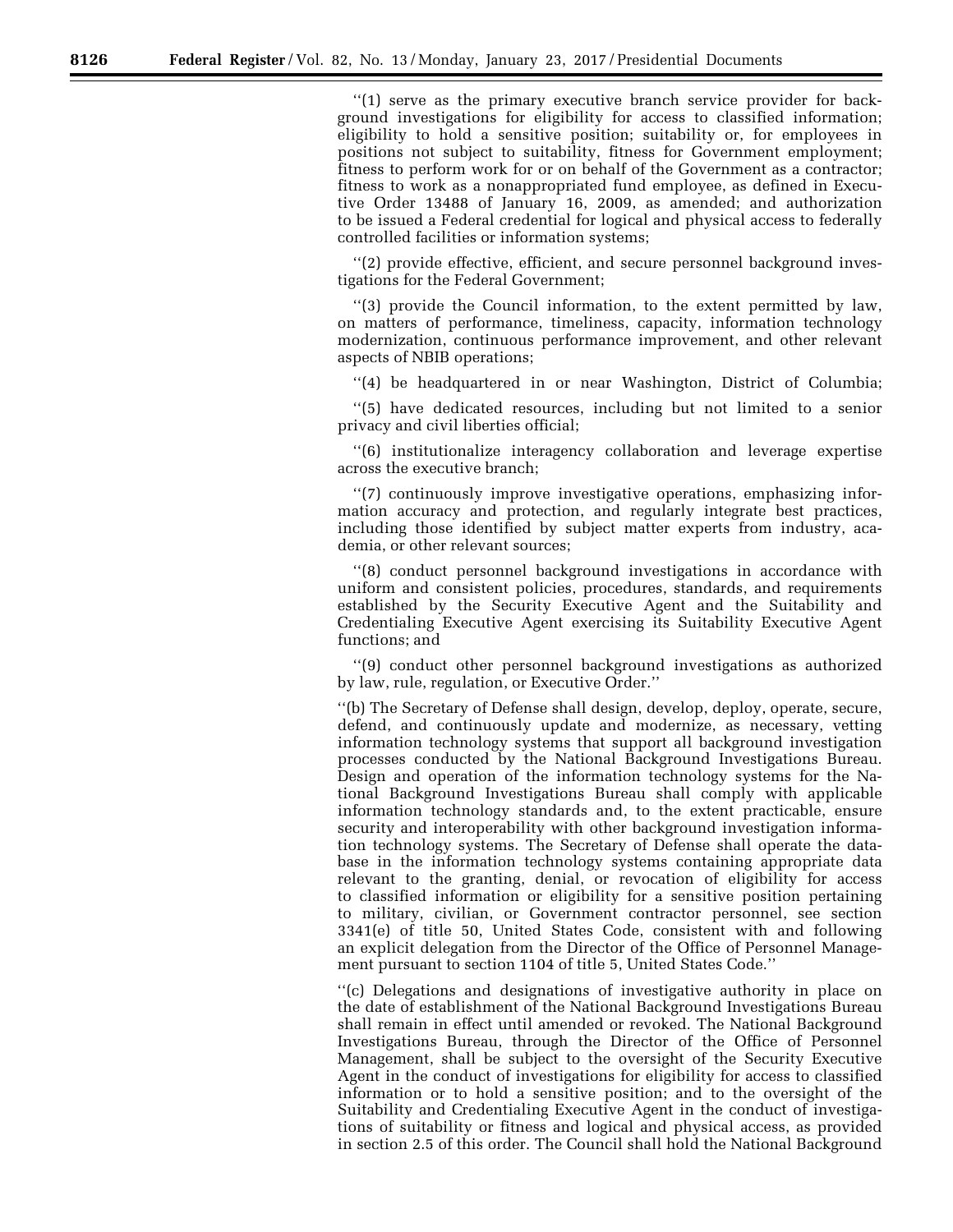Investigations Bureau accountable for the fulfillment of the responsibilities set forth in section 2.6(a) of this order.''

(u) Subsections (b) and (c) of redesignated section 2.7 of Executive Order 13467 are revised to read as follows:

''(b) Heads of agencies shall:

''(i) designate, or cause to be designated, as a 'sensitive position,' any position occupied by a covered individual in which the occupant could bring about by virtue of the nature of the position, a material adverse effect on the national security;

''(ii) establish and maintain within their respective agencies, an effective program to ensure that employment and retention of any covered individual within the agency is clearly consistent with the interests of national security and, as applicable, meets standards for eligibility for access to classified information or to hold a sensitive position, suitability, fitness, or credentialing, established by the respective Executive Agent;

''(iii) carry out any function assigned to the agency head by the Chair, and shall assist the Chair, the Council, the Executive Agents, the National Background Investigations Bureau, and the Department of Defense in carrying out any function under sections 2.4, 2.5, and 2.6 of this order;

"(iv) implement any policy or procedure established pursuant to this order;

"(v) to the extent permitted by law, make available to the Council, the Executive Agents, the National Background Investigations Bureau, and the Department of Defense such information as may be requested to implement this order, including information necessary to implement enterprisewide vetting policies and procedures;

 $''(vi)$  except as authorized by section 3341(e)(5) of title 50, United States Code, promptly furnish, or cause to be promptly furnished, to the Office of Personnel Management the information deemed by the Executive Agents to be necessary for purposes of record keeping and reciprocity including, but not limited to, the date on which a background investigation is initiated, the date on which the background investigation is closed, and the specific adjudicative or access decision made. The Executive Agents shall determine the appropriate timeline pursuant to which this information must be reported to the Office of Personnel Management. The Executive Agents shall maintain discretion to determine the scope of information needed for record keeping and reciprocity purposes. The Office of Personnel Management shall regularly provide this information to the Director of National Intelligence for national security purposes.

''(vii) ensure that all actions taken under this order take account of the counterintelligence interests of the United States, as appropriate; and

''(viii) ensure that actions taken under this order are consistent with the President's constitutional authority to:

''(A) conduct the foreign affairs of the United States;

''(B) withhold information the disclosure of which could impair the foreign relations, the national security, the deliberative processes of the Executive, or the performance of the Executive's constitutional duties;

''(C) recommend for congressional consideration such measures as the President may judge necessary or expedient; and

''(D) supervise the unitary executive branch.

''(c) All investigations being conducted by agencies that develop information indicating that an individual may have been subjected to coercion, influence, or pressure to act contrary to the interests of the national security, or information that the individual may pose a counterintelligence or terrorist threat, or as otherwise provided by law, shall be referred to the Federal Bureau of Investigation for potential investigation, and may also be referred to other agencies where appropriate.''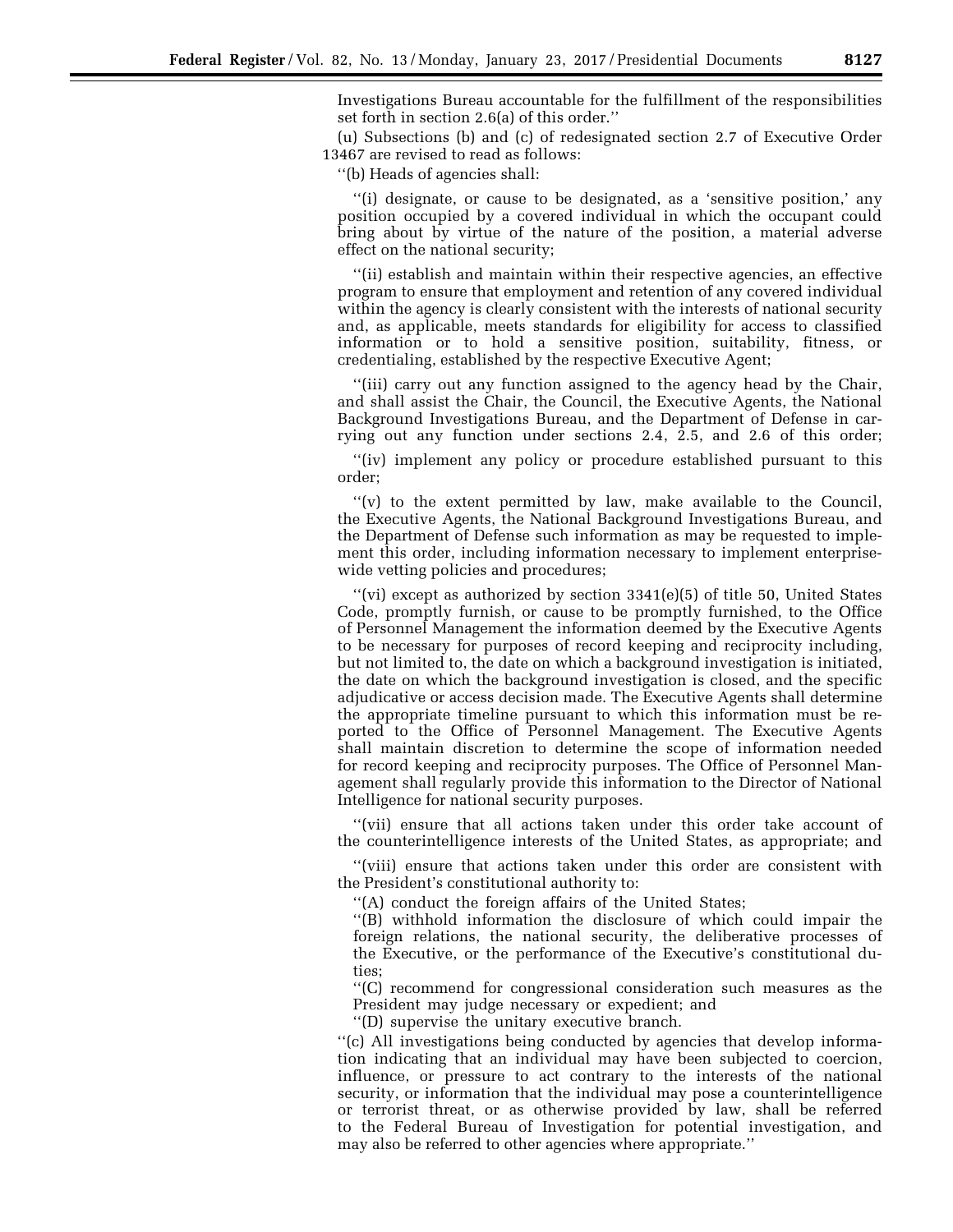(v) Section 3 of Executive Order 13467 is revised to read as follows:

''**Sec. 3**. *General Provisions.* (a) Executive Order 13381 of June 27, 2005, as amended, and Executive Order 10450 of April 27, 1953, as amended, are revoked. By revoking Executive Order 10450 of April 27, 1953, as amended, there is no intent to alter the requirement for an investigation for national security purposes or the ''clearly consistent with the interest of national security'' standard prescribed by that Executive Order for making the determinations referenced in section 2.7(b)(ii). Further, suitability, fitness, credentialing, and national security eligibility regulations, standards and guidance issued by, or interagency agreements entered into by, the Council, the Executive Agents, or any agency pursuant to Executive Order 10450 of April 27, 1953, as amended, shall remain valid until superseded. Nothing in this order shall:

''(i) supersede, impede, or otherwise affect:

''(A) Executive Order 10577 of November 23, 1954, as amended;

''(B) Executive Order 12333 of December 4, 1981, as amended;

''(C) Executive Order 12829 of January 6, 1993, as amended; or

''(D) Executive Order 13526 of December 29, 2009; or

''(ii) diminish or otherwise affect the denial and revocation procedures provided to individuals covered by Executive Order 10865 of February 20, 1960, as amended; or

''(iii) be applied in such a way as to affect any administrative proceeding pending on the date of this order.

''(b) Executive Order 12968 of August 2, 1995, is amended:

''(i) by inserting: 'Sec. 3.5. Continuous Evaluation. An individual who has been determined to be eligible for or who currently has access to classified information shall be subject to continuous evaluation as further defined by and under standards (including, but not limited to, the frequency of such evaluation) as determined by the Director of National Intelligence.'; and

''(ii) by striking 'the Security Policy Board shall make recommendations to the President through the Assistant to the President for National Security Affairs' in section 6.3(a) and inserting in lieu thereof 'the Director of National Intelligence shall serve as the final authority';

''(iii) by striking 'Security Policy Board' and inserting in lieu thereof 'Security Executive Agent' in each instance;

''(iv) by striking 'the Board' in section 1.1(j) and inserting in lieu thereof 'the Security Executive Agent'; and

 $''(v)$  by inserting 'or appropriate automated procedures' in section 3.1(b) after 'by appropriately trained adjudicative personnel'.

''(c) Provisions of Executive Order 12968 of August 2, 1995, as amended, that apply to eligibility for access to classified information shall apply to eligibility to hold any sensitive position regardless of whether that sensitive position requires access to classified information, subject to the Security Executive Agent issuing implementing or clarifying guidance regarding requirements for sensitive positions. Nothing in this order shall supersede, impede, or otherwise affect the remainder of Executive Order 12968 of August 2, 1995, as amended.

''(d) Nothing in this order shall be construed to impair or otherwise affect the:

"(i) authority granted by law to a department or agency, or the head thereof; or

''(ii) functions of the Director of the Office of Management and Budget relating to budgetary, administrative, or legislative proposals.

''(e) This order shall be implemented consistent with applicable law and subject to the availability of appropriations.